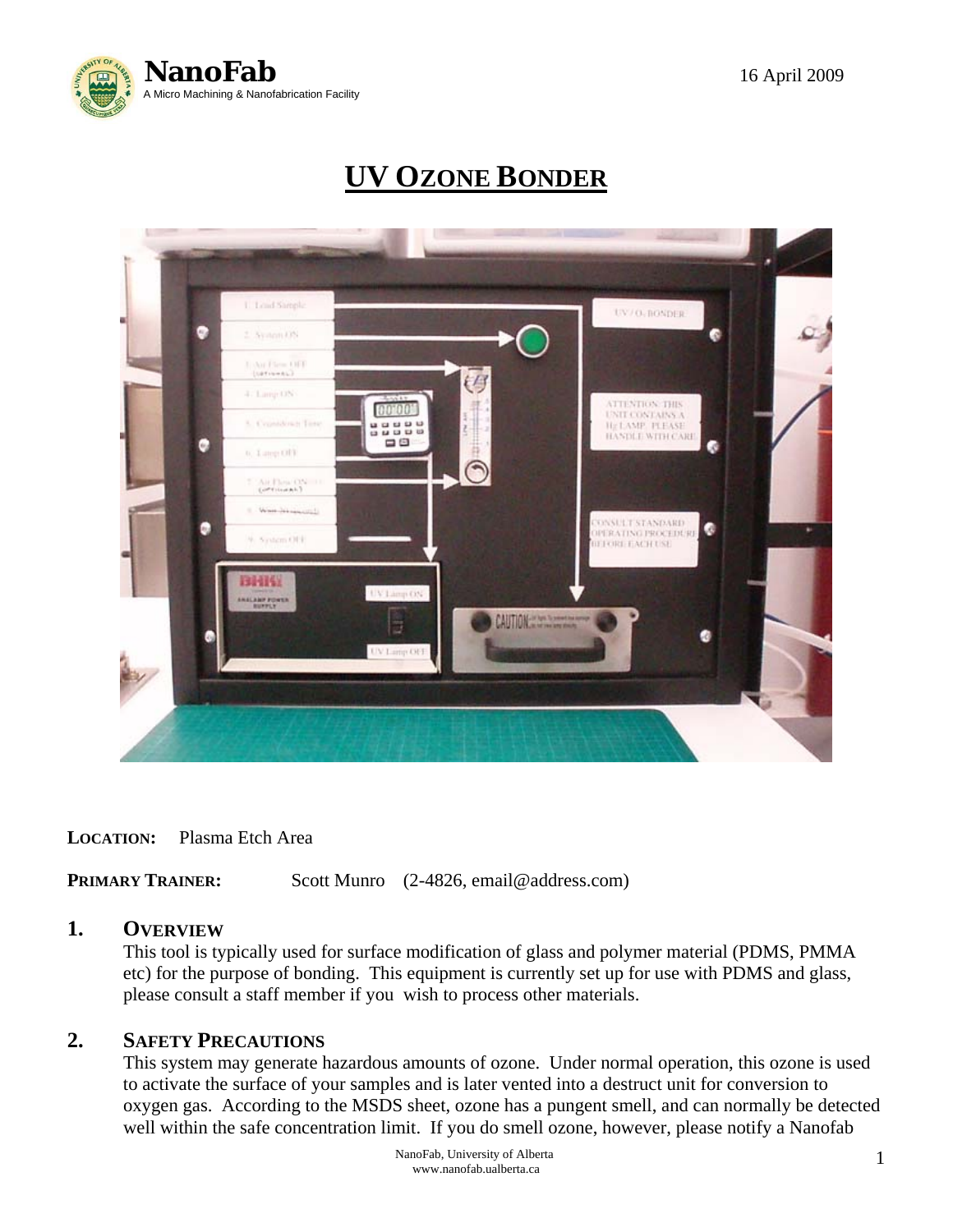

 staff member immediately. As an added precaution, an ozone sensor is available and should be used during the bonding operation.

 UV light is generated using an Hg bulb. If glass is present within the sample chamber, the bulb may be broken. Please notify a Nanofab staff member immediately.

 The UV light is produced within the sample chamber. The unit is equipped with a safety interlock switch to prevent exposure if the sample drawer is accidentally opened while the UV lamp is on.

 Some metals may present safety hazards in an ozone-rich environment. Such hazards include uncontrolled oxidation (i.e. fire or explosion) or the formation of a toxic metal oxide. If you wish to process a sample containing metal, please seek approval from a Nanofab staff member before proceeding.

 If you are bringing any new materials into the NanoFab for use in your process, it is necessary to fill out a chemical import form (available on our website, http://www.nanofab.ualberta.ca) and supply an MSDS data sheet to Stephanie Bozic.

## **3. PROCESS COMPONENTS OR FEATURES**

Glass samples should be cleaned using other standard procedures. Please contact the appropriate trainers for cleaning training or for polymer casting of PDMS and PMMA.

### **4. OPERATING INSTRUCTIONS**

- **4.1** Unscrew the sample tray knobs and remove the sample tray. Load your samples. The lamp is as large as the tray, and may be loaded full if desired.
- **4.2** Slide the tray back into the unit. There is a small setscrew on the top right corner of the tray which acts as an interlock and that will allow the lamp to be powered. Ensure that the setscrew is engaged; you should hear a single "click" sound. Tighten the knobs.
- **4.3** Turn the system on by pressing the green button. It should light up
- **4.4** If desired, set the desired air flow value. While no process data has been collected at this time, it is expected that the optimal value will introduce enough oxygen to allow for maximum ozone production, but not enough to dilute it.
- **4.5** Turn the UV lamp on; a red light just below the lamp switch should be on, indicating the lamp is on. Press start on a manual timer.
- **4.6** Once the desired time is reached, turn the UV lamp off. Turn on the air flow by rotating the needle valve until maximum flow is reached. Wait for ~30 seconds to vent any residual ozone that may be present in the chamber.
- **4.7** Remove the sample tray and unload your samples. Replace the tray, tighten the knobs, and power off the system.